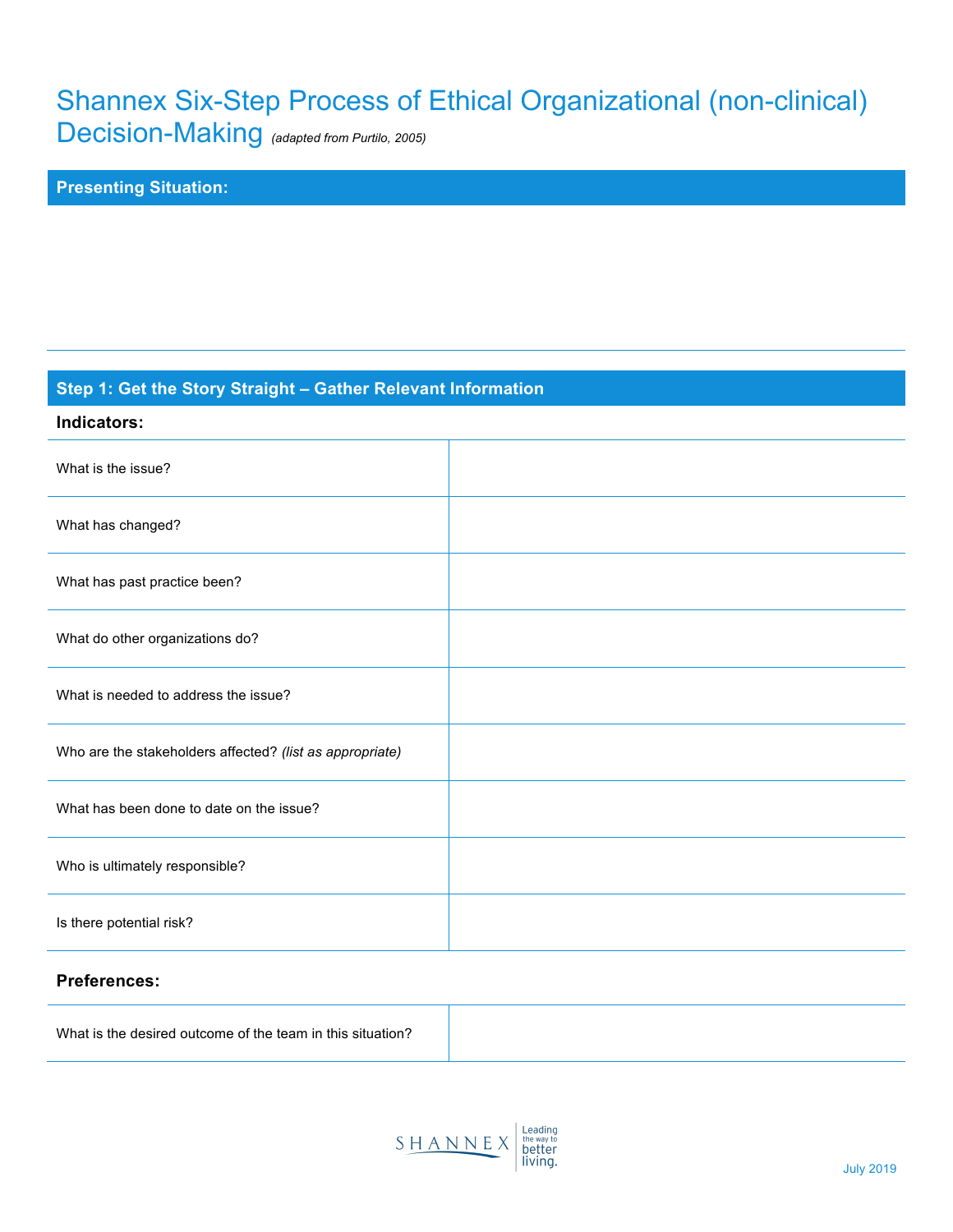## **Quality:**

| How might stakeholders be affected?     |  |
|-----------------------------------------|--|
| How might the organization be affected? |  |
| What are the implications?              |  |

#### **Contextual Factors:**

| What institutional policies may influence what can be done? |  |
|-------------------------------------------------------------|--|
| What are the legal implications regarding this issue?       |  |
| Are resources an issue?                                     |  |

## **Step 2: Review Values / Code of Ethics and Ethical Principles**

- ! **Shannex Values** *(Residents First, Great People,Trusted Partnerships, Improving Quality, Being Accountable)*
- ! **Code of Ethics for your profession**
- ! **Ethical Principles** *(see Step 3)*

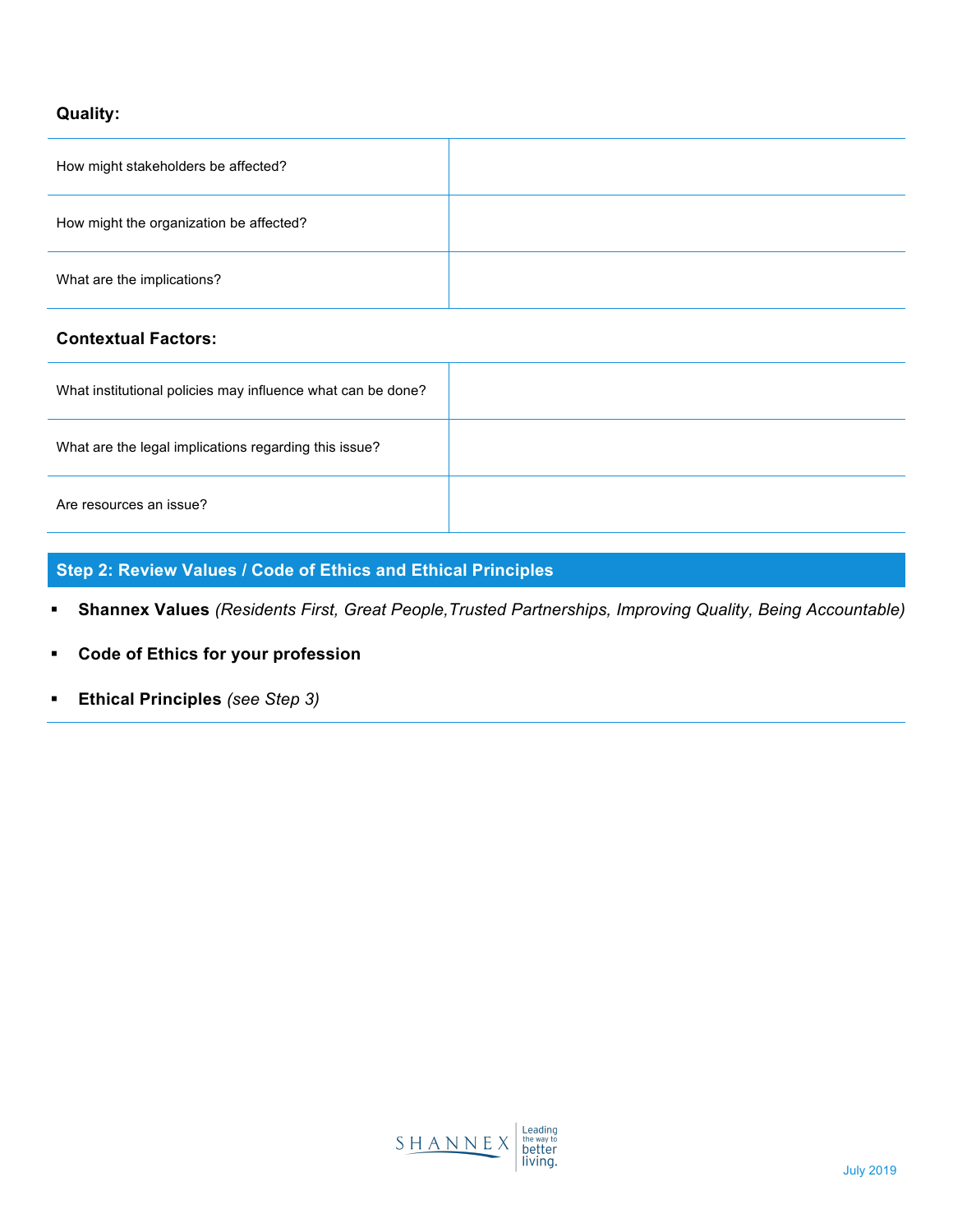#### **Step 3: Identify the possible solutions** *(brainstorm the possible solutions)*

*Based on this situation, how do the ethical principles apply and what are the possible solutions?*

| How we treat individuals and groups within society, fairly<br>distribute benefits and burdens and compensate those<br>who've been unfairly treated - Justice   |  |
|----------------------------------------------------------------------------------------------------------------------------------------------------------------|--|
| Prevent harm, remove harm when being inflicted and bring<br>about good - Beneficence                                                                           |  |
| "above all do no harm" - Non-maleficence                                                                                                                       |  |
| Respect for persons. Assumes a competent person is free to<br>determine a self-chosen plan unless that plan interferes with<br>the rights of others - Autonomy |  |

#### **Step 4: Identify the best practical solutions within your means and job description**

*Please Note: An optimizing solution is one that looks at the best alternatives for the long-term. It is not necessarily the quickest or easiest solution. In contrast a satisfying solution only looks at satisfying the immediate needs or demands.*

| What are you going to do? | How are you going to do it? |
|---------------------------|-----------------------------|
|                           |                             |
|                           |                             |
|                           |                             |
|                           |                             |
|                           |                             |
|                           |                             |
|                           |                             |
|                           |                             |
|                           |                             |
|                           |                             |
|                           |                             |
|                           |                             |
|                           |                             |
|                           |                             |
|                           |                             |
|                           |                             |